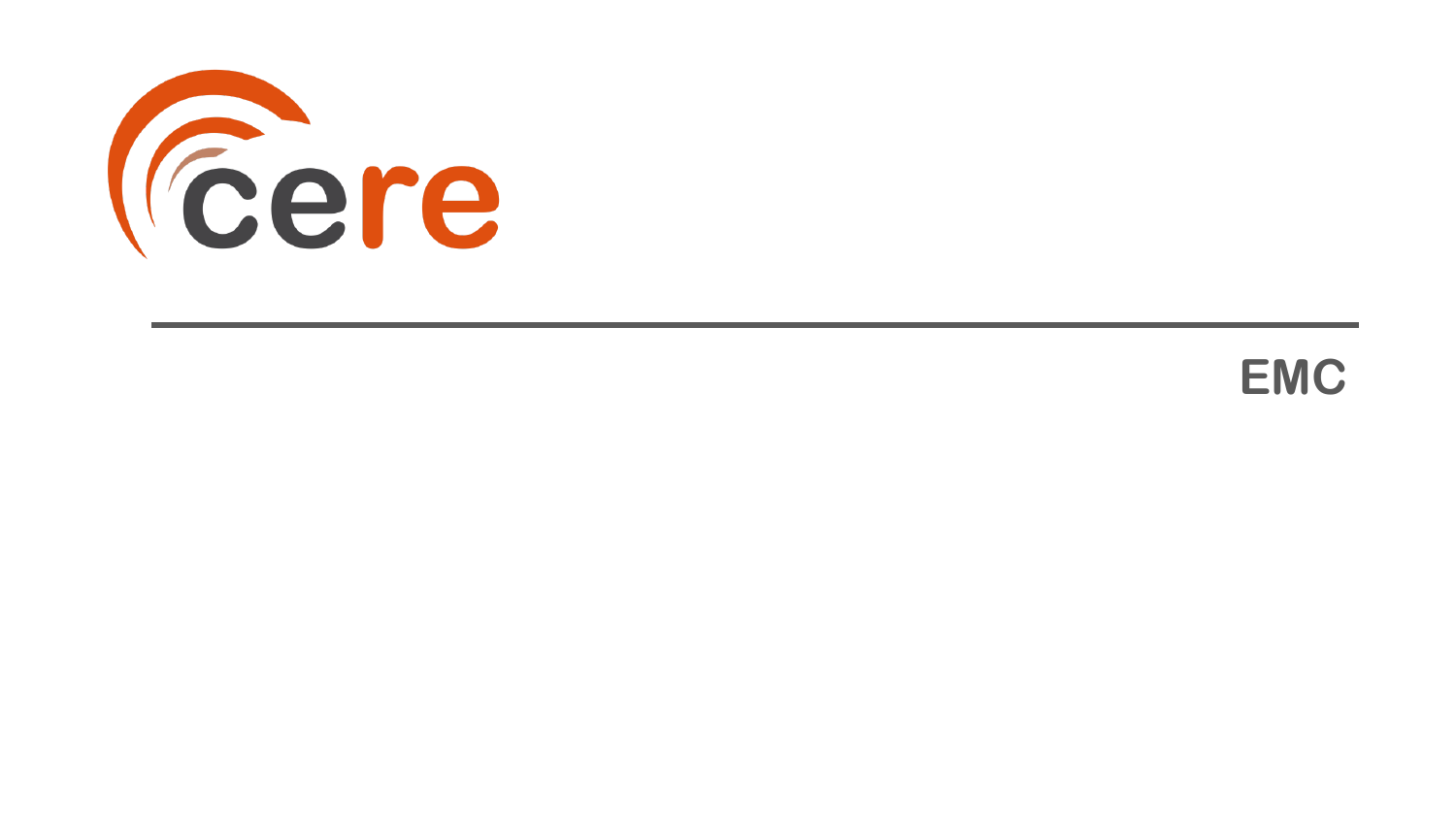

### **Who we are**



**CERE was originally set up as a Certification Entity for Renewable Energies.**

**CERE was created to be the access key on the target countries for Renewable Energies, where certification of components, full installations certificates, modeling and software validation of renewable Power Plants, were required.**

**The company is accredited as Testing Laboratory and Certification Body.**

**Our services include Testing and Certification according Safety, EMC, Grid Quality, grid connection requirements, design certification and complete installations Certificates, complementary simulations, modelling validation, electromagnetic transient analysis.**

**This full process includes Inspection, Testing and Certification of Components such as PV modules, Wind and PV converters, trackers, transformers, string boxes, combiner boxes, etc., and the Certification for full Power Plants according particular country, DSO or TSO requirements and / or According Client Requests**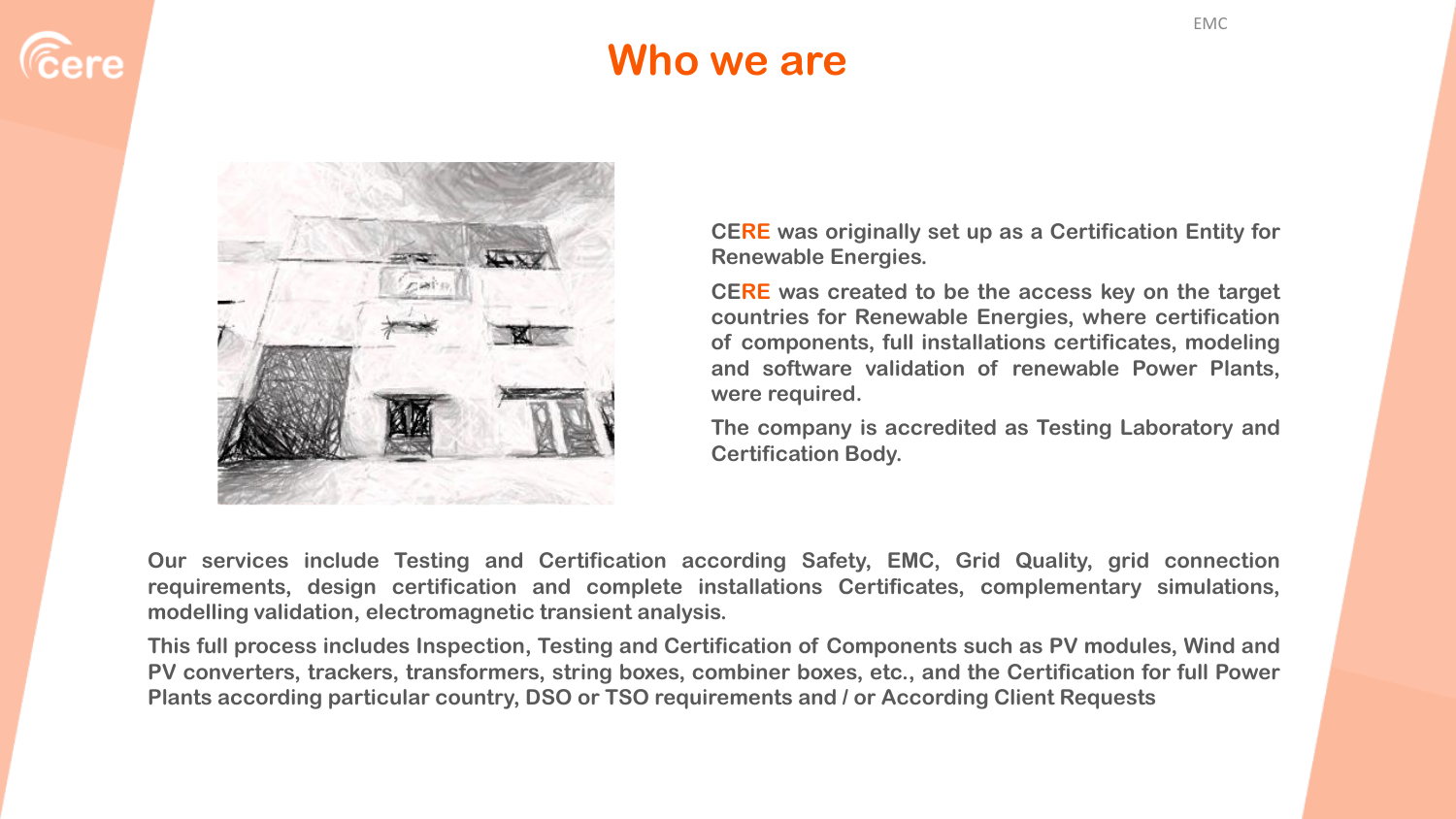

# **CERE Profile**

**The Company is managed by Miguel Martínez. Its team has a large experience in Certification for more than 10 years, including renewable energy's components and installations for worldwide grid integration, design, safety, EMC and grid quality, among others.**

**During the last 6 years CERE has grown exponentially, diversifying its services until the actual company structure:**

- **Certification** • **Converters**
- **Grid Code & safety**
- **Simulation**
- **Trackers**
- **Batteries**
- **EMC**
- **Electrical Vehicle Charger**
- **Transformers**
- **Medical devices**
- **Electric and Electronic devices**
- **Quality System certification**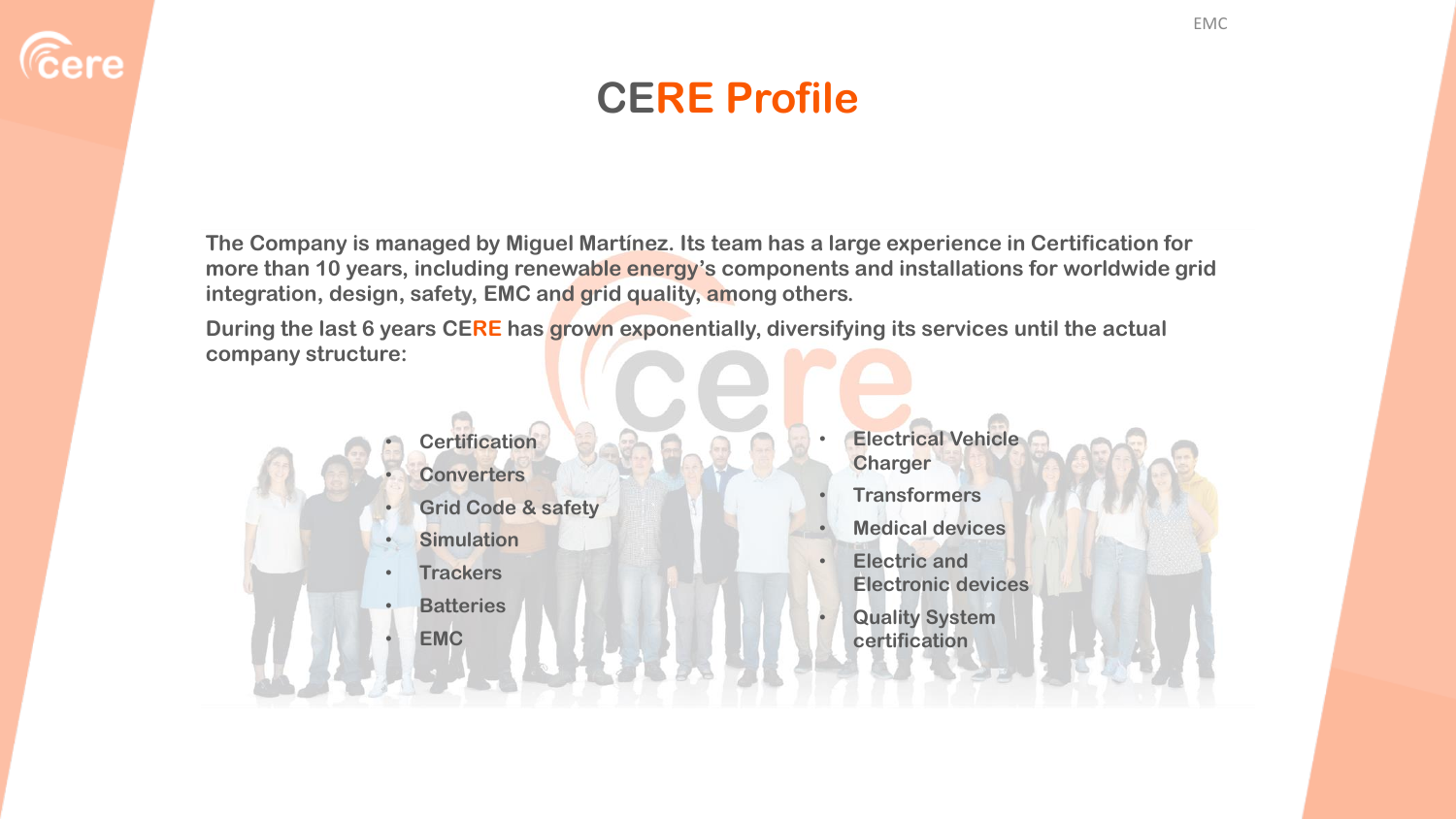# **CERE Capabilities**

**CERE's Facilities in Getafe, Madrid, Spain have the following installations:**

- **Test site up to 500kVA for all kind of converters and Battery testing**
- **Test site up to 250kVA for all kind of converters including frequency variators up to 400Hz**
- **Test site up to 100kVA for DC-AC converters**
- **Test site up to 50kVA for all kind of converters and Battery testing. The source can act as DC source and AC source and electronic loads**
- **Test site up to 10kVA for single phase and three phase converters**
- **Passive loads up to 100kVA**
- **Electronic loads for Antiislanding up to 500kVA**
- **EMC Chamber and EMC laboratory**
- **Safety laboratory**
- **Simulation laboratory including Power Factory, PSSE and MATLAB**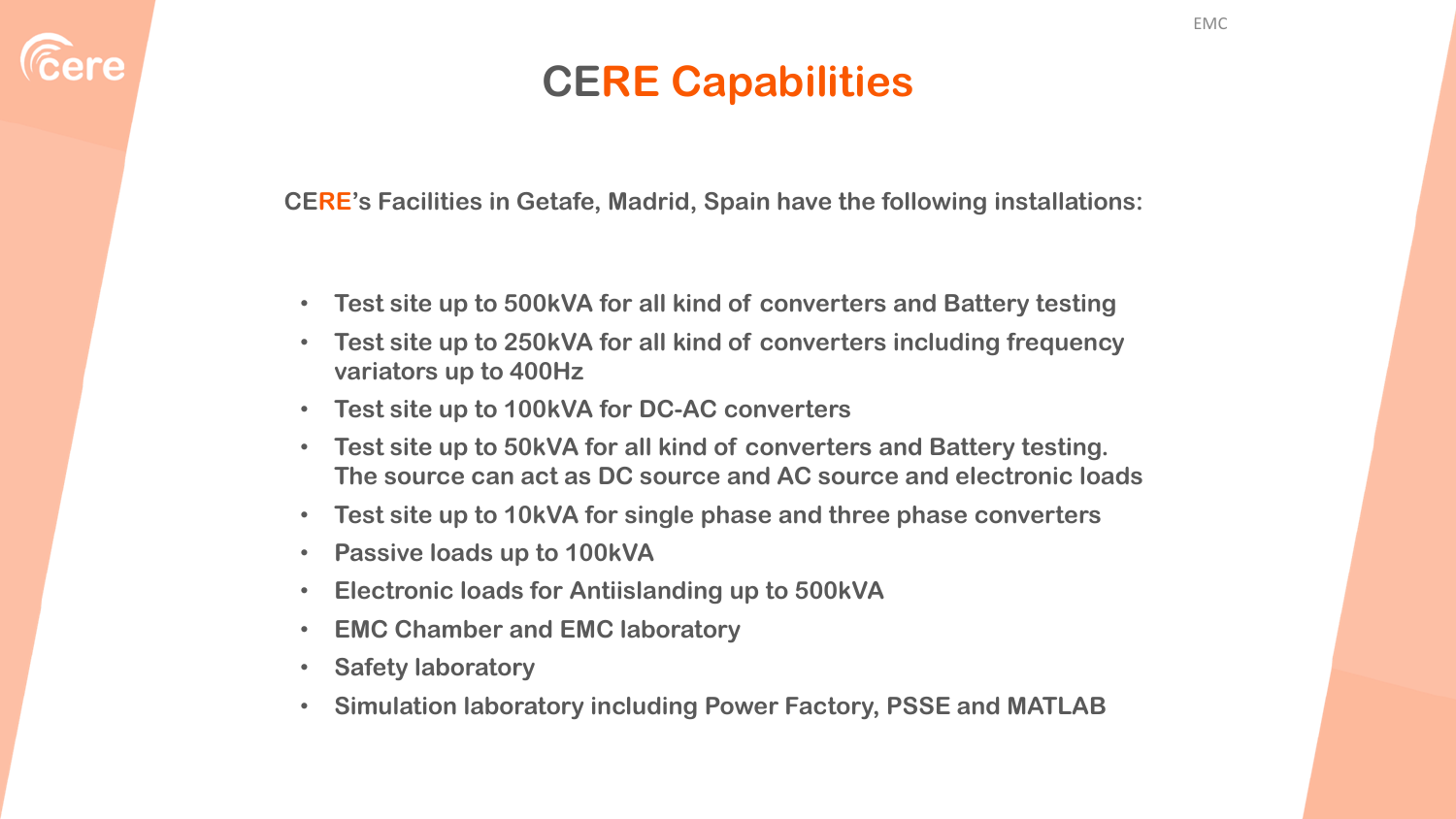

# **What's CERE EMC?**



**EMC means Electromagnetic Compatibility, studies the unwanted effects of the generation, propagation and reception of electromagnetic energy.**

**An equipment is electromagnetically compatible when it is unaffected by the electromagnetic noise around it and does not interfere with other equipment.**

**Certifying a product is mandatory to be able to sell a product on the market. For this, you must follow the product standard that applies to each device.**

**The standards establish quite precisely the limits and tests that must be carried out to certify a product.**

**There are, among others, product standards and testing standards.**

**The product standards indicate the limits to which each test must be tested.**

**The test standards indicate the correct procedure to perform each of the tests.**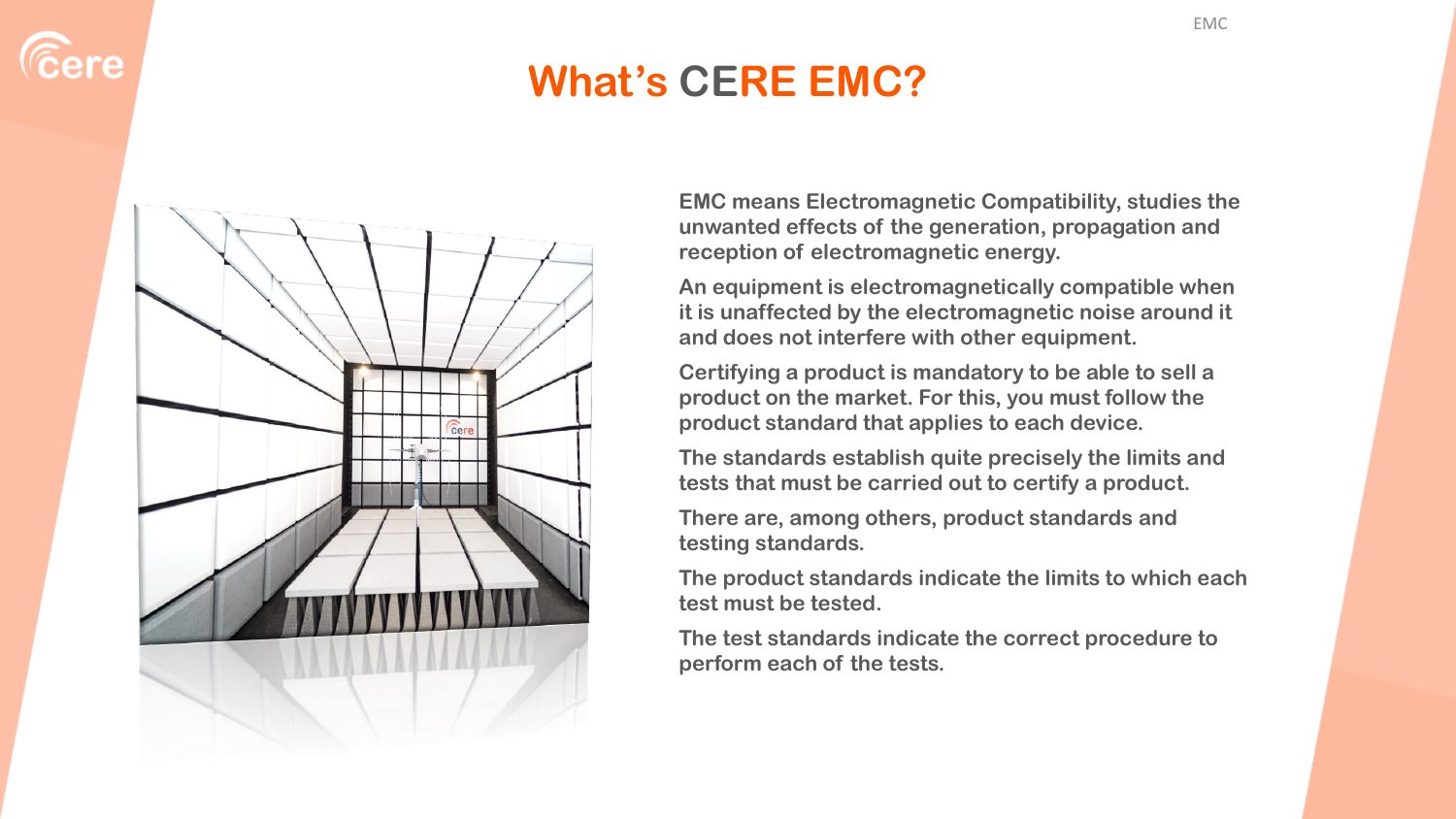

### **CERE EMC**

**Electromagnetic compatibility testing is the tool to ensure there are no interferences between different electronic equipment.**

**CERE tests and certificates under EMC standards both for emission and immunity in order to comply with the European directives and international requirements.**

**CERE**´**s team has performed EMC tests on equipment as on-field wind turbines, solar inverters, medical devices, household, IT, etcetera.**

**CERE has a team specialized in EMC tests on equipment as on-field wind turbines, solar inverters, medical devices, household, IT devices, etcetera.**

**CERE owns a FullAnechoic Chamber (FAR)**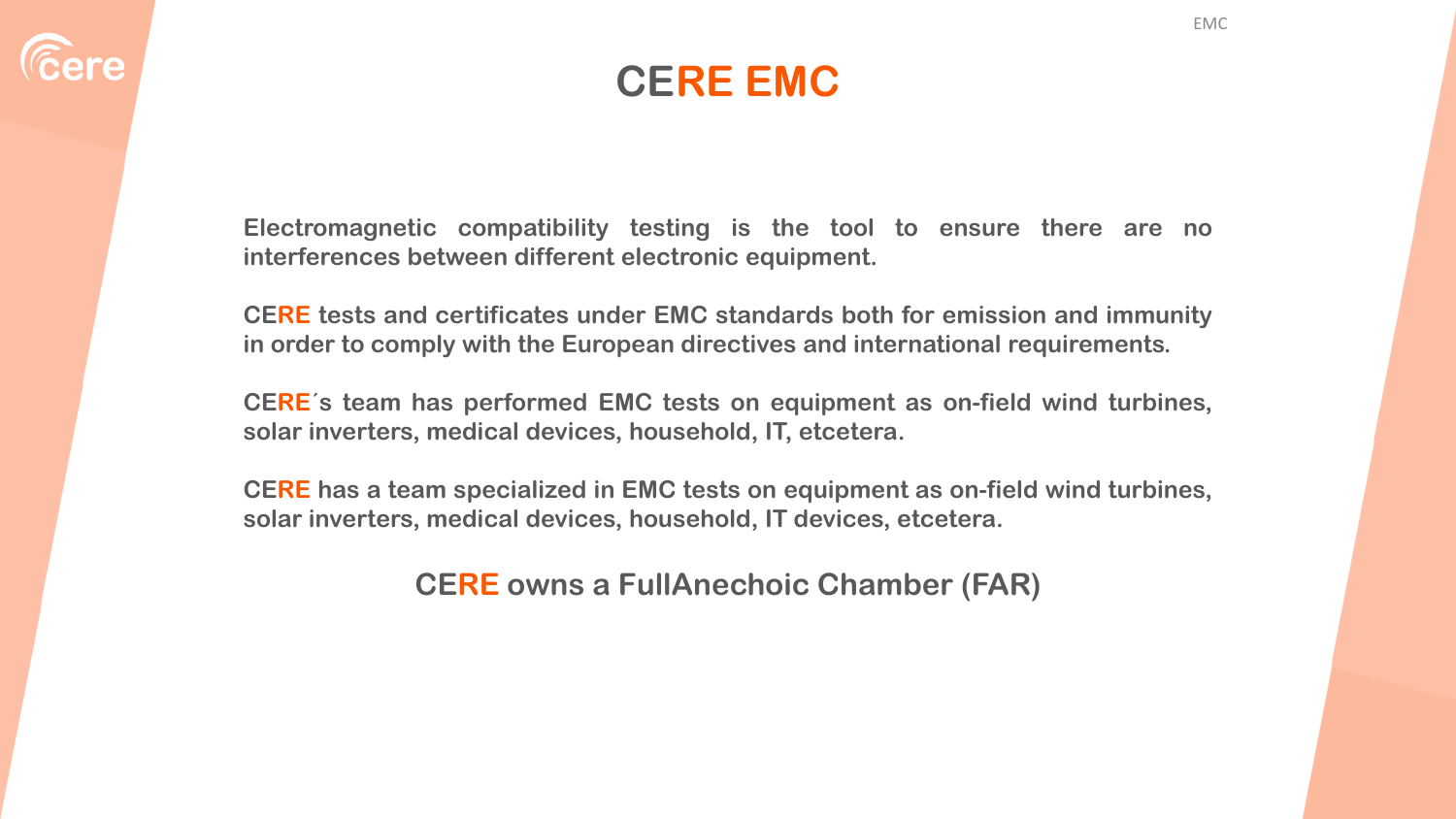

# **CERE EMC**

**There are two groups of tests that must be passed to certify a product, Emission and Immunity.**

- **Emission: It is the amount of radiation or energy emitted by a computer. This energy can be received by other equipment and cause it to fail, so it is necessary to set maximum limits that the equipment can emit.**
- **Immunity: It is the ability of a team to defend itself from the radiation it receives from other teams.**

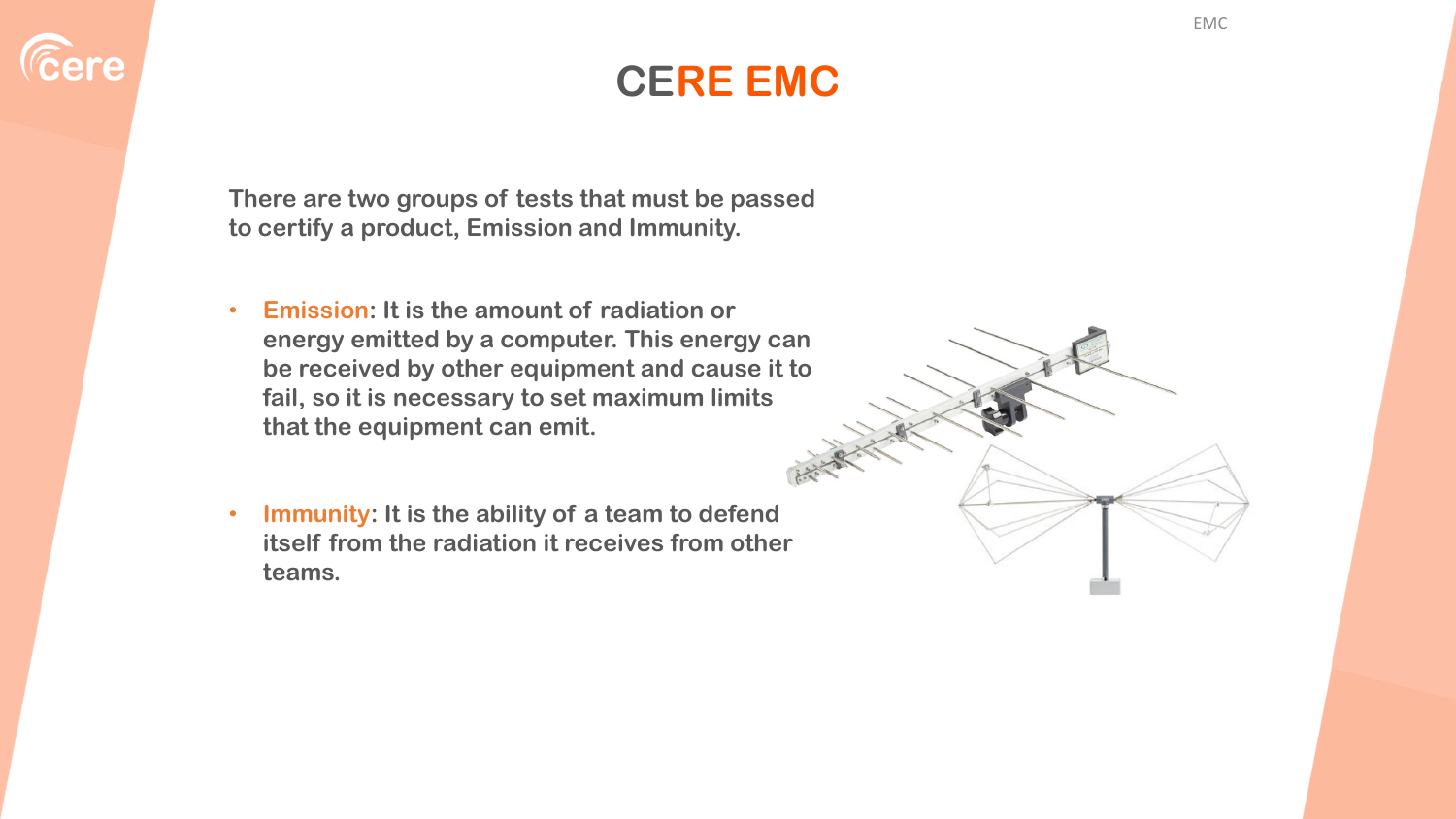### **CERE's Accreditations**

- **CERE is accredited by ENAC and a2La (IAF/ILAC members) as Certification Body According ISO 17065 and Testing Laboratory according ISO 17025 for Power Generating Units. This fact ensures a deep knowledge in international requirements for components and Renewable Energies Power Plants.**
- **CERE is also CBTL and NCB for the IEC Scheme.**
- **MET approval for the North American market**
- **Sunspec approval**

*<u>Cere</u>* 

- **SII approval for Israel**
- **RETIE approved certification body for PV inverters (Colombia)**
- **Corean Approval**

**CERE's Accreditation can be checked in:** <http://www.cerecertification.com/accreditations>



**ACCREDITED CERTIFICATE #5314.03** 











EMC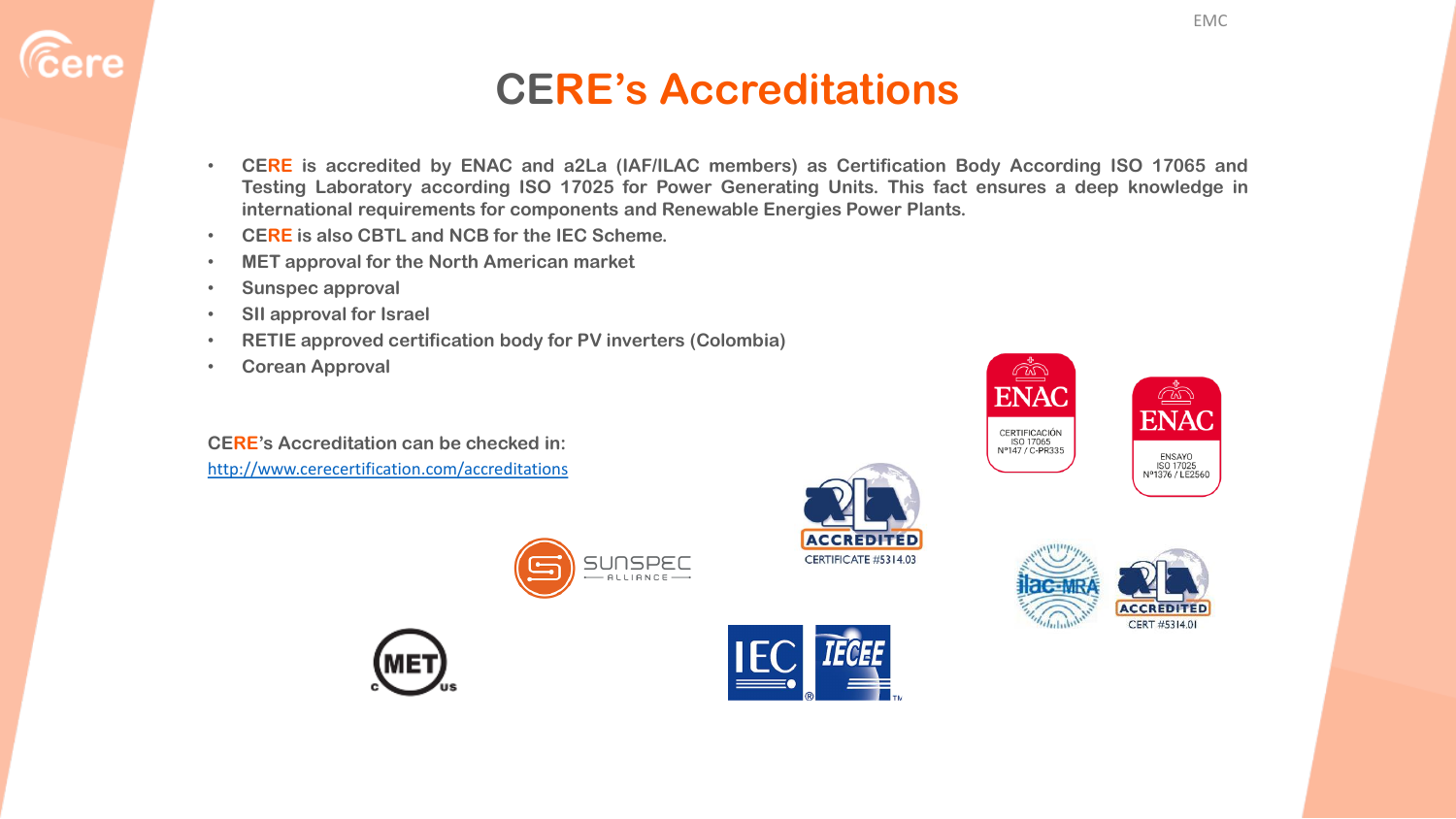

**CERE is accredited as Certification Body and Testing Laboratory for Electromagnetic Compatibility according the following standards:**

### **Emission standards**

**• Radiated and conducted emmision: Characteristics of radioelectric perturbations** 

#### **CISPR 11 + AMD1 + AMD2**

**- Industrial, scientific and medical equipment - Radio-frequency disturbance characteristics - Limits and methods of measurement**

#### **UNE-EN 55011+A11**

**Industrial, scientific and medical equipment. Radio-frequency disturbance characteristics. Limits and methods of measurement (Endorsed by AENOR; October 2016)**

• **Harmonics**

#### **IEC 61000-3-2 + AMD1**

Electromagnetic compatibility (EMC) – Part 3-2: Limits – Limits for harmonic current emissions **(equipment input current ≤ 16 A per phase)**

• **Flicker**

#### **IEC 61000-3-3 + AMD1-**

**Electromagnetic compatibility (EMC) - Part 3-3: Limits - Limitation of voltage changes, voltage fluctuations and flicker in public low-voltage supply systems, for equipment with rated current ≤ 16 A per phase and not subject to conditional connection**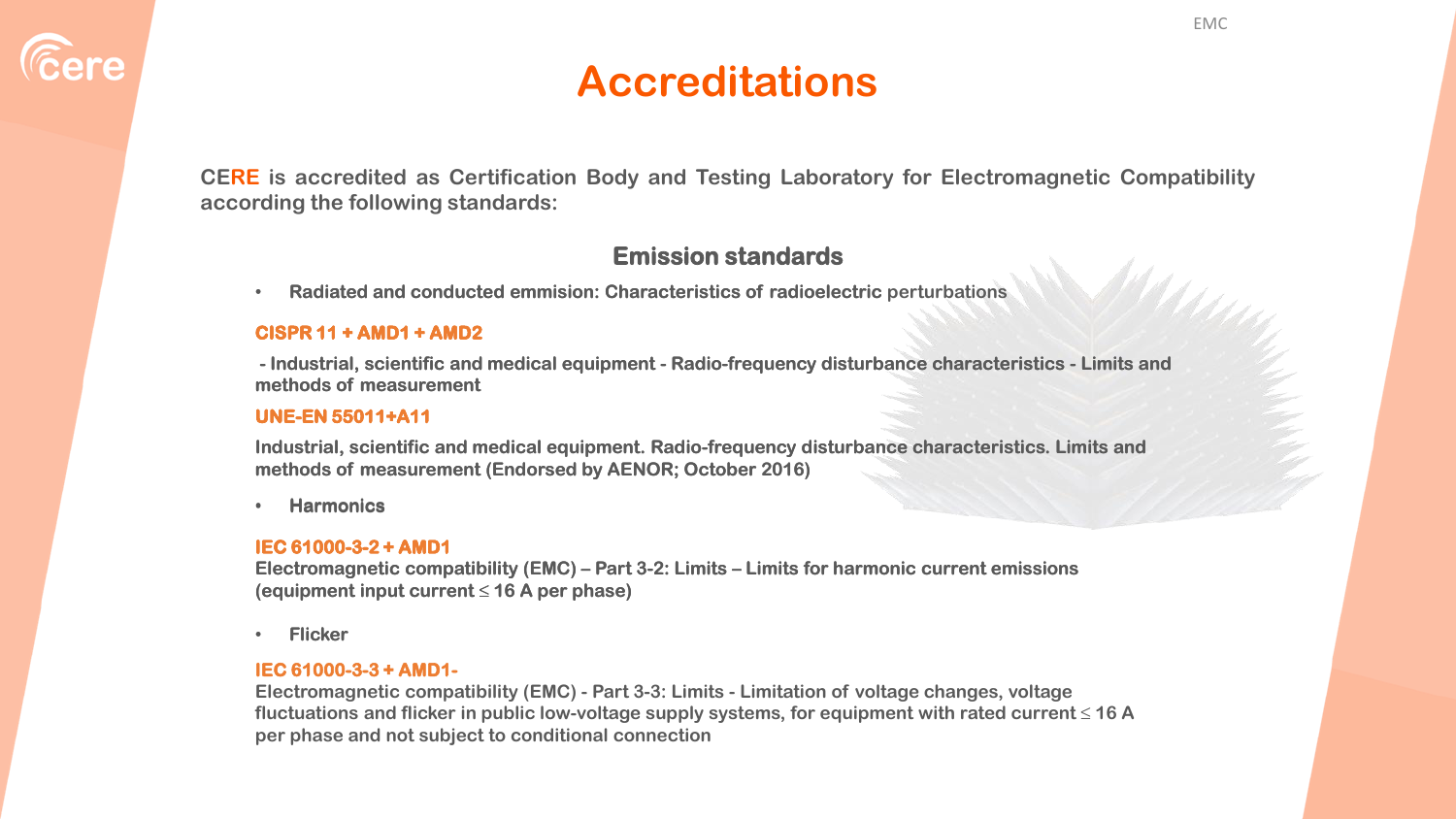

**CERE is accredited as Certification Body and Testing Laboratory for Electromagnetic Compatibility according the following standards:**

### **Immunity standards**

• **ESD or electrostatic discharge:**

#### **IEC 61000-4-2**

**Electromagnetic compatibility (EMC) - Part 4-2: Testing and measurement techniques - Electrostatic discharge immunity test**

• **Radiated immunity:**

#### **IEC 61000-4-3**

**Electromagnetic compatibility (EMC) - Part 4-3 : Testing and measurement techniques - Radiated, radio-frequency, electromagnetic field immunity test**

• **Bursts:**

### **IEC 61000-4-4**

**Electromagnetic compatibility (EMC) - Part 4-4: Testing and measurement techniques - Electrical fast transient/burst immunity test**

• **Shock waves:**

### **IEC 61000-4-5 + AMD1**

**Electromagnetic compatibility (EMC) - Part 4-5: Testing and measurement techniques - Surge immunity test**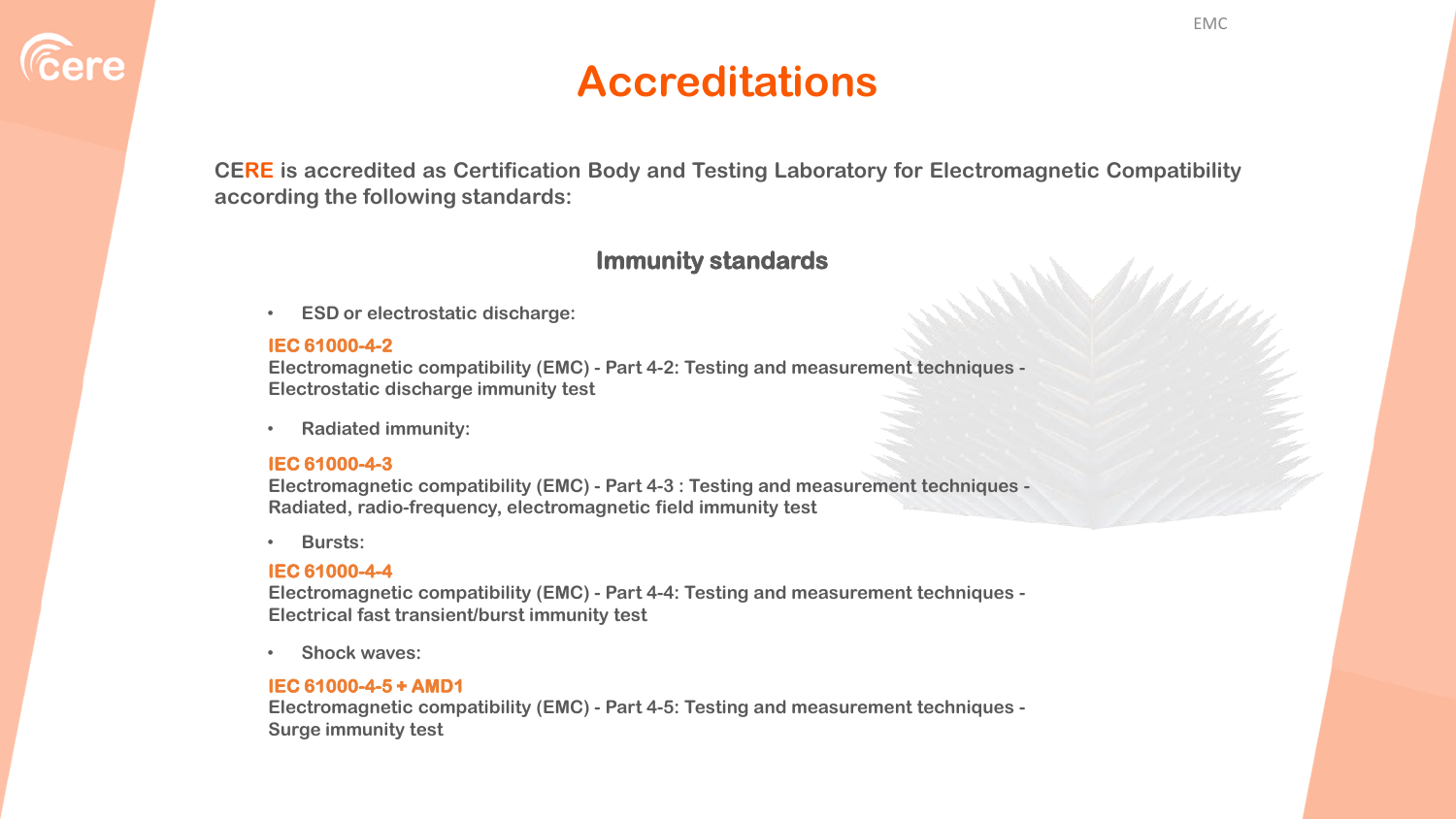

**CERE is accredited as Certification Body and Testing Laboratory for Electromagnetic Compatibility according the following standards:**

### **Immunity standards**

• **Conducted immunity:**

#### **IEC 61000-4-6**

**Electromagnetic compatibility (EMC) - Part 4-6: Testing and measurement techniques - Immunity to conducted disturbances, induced by radio-frequency fields**

• **Magnetic fields:**

#### **IEC 61000-4-8**

**Electromagnetic compatibility (EMC) - Part 4-8: Testing and measurement techniques - Power frequency magnetic field immunity test**

• **Voltage dips, short interruptions and voltaje variations.:**

#### **IEC 61000-4-11**

**Electromagnetic compatibility (EMC) - Part 4-11: Testing and measurement techniques - Voltage dips, short interruptions and voltage variations immunity tests for equipment with input current up to 16 A per phase**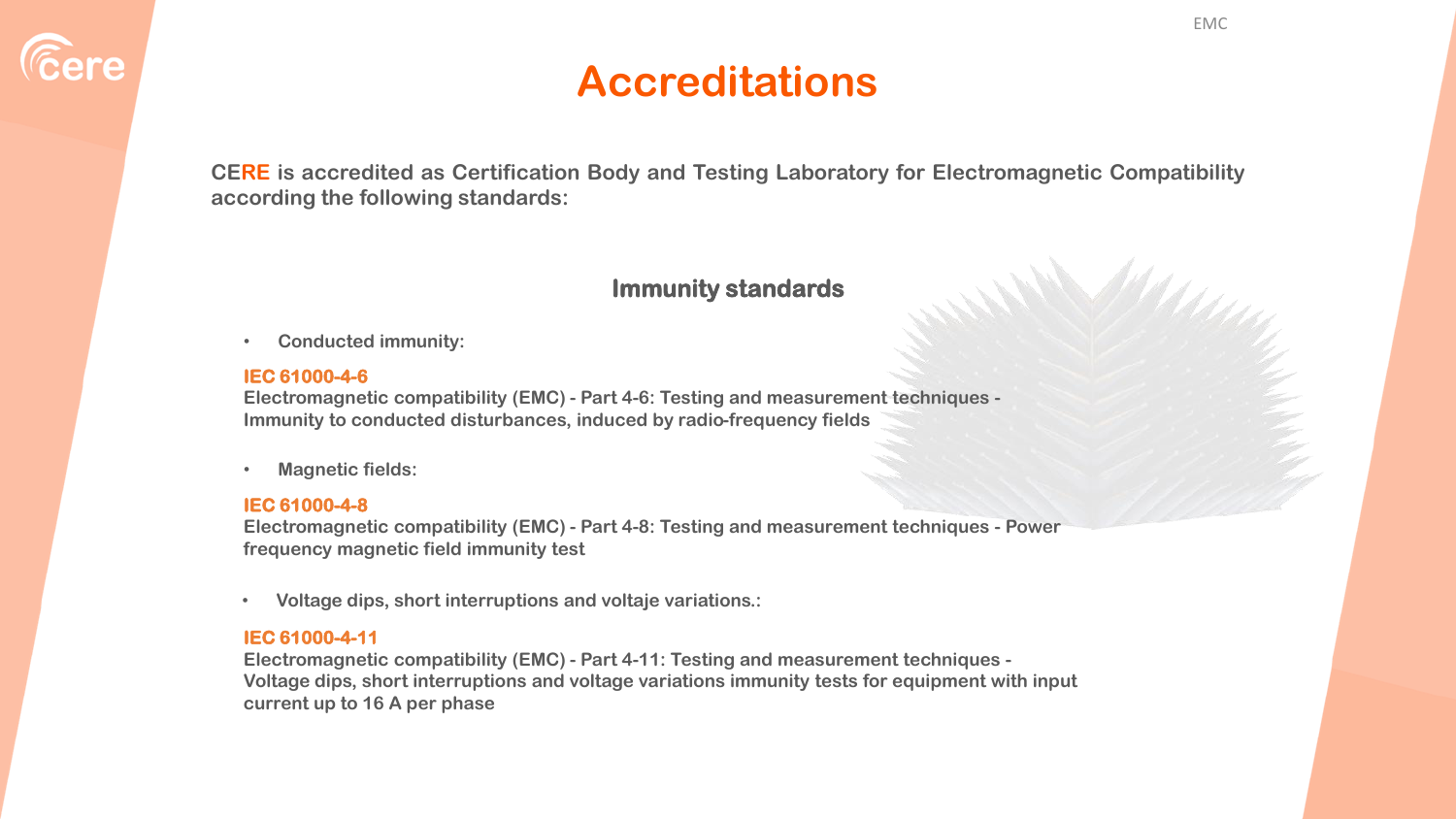

**CERE is accredited as Certification Body and Testing Laboratory for Electromagnetic Compatibility according the following standards:**

### **Medical standard**

### **IEC 60601-1-2**

**Medical electrical equipment - Part 1-2: General requirements for basic safety and essential performance - Collateral Standard: Electromagnetic disturbances - Requirements and tests**

**Emission:** 

- **Radiated emission**
- **Conducted emission**
- **Harmonics**
- **Flicker**

**Immunity:**

- **ESD or electrostatic discharge**
- **Radiated immunity**
- **Bursts**
- **Shock waves**
- **Conducted immunity**
- **Magnetic fields**
- **Voltage dips, short interruptions and voltaje variations.**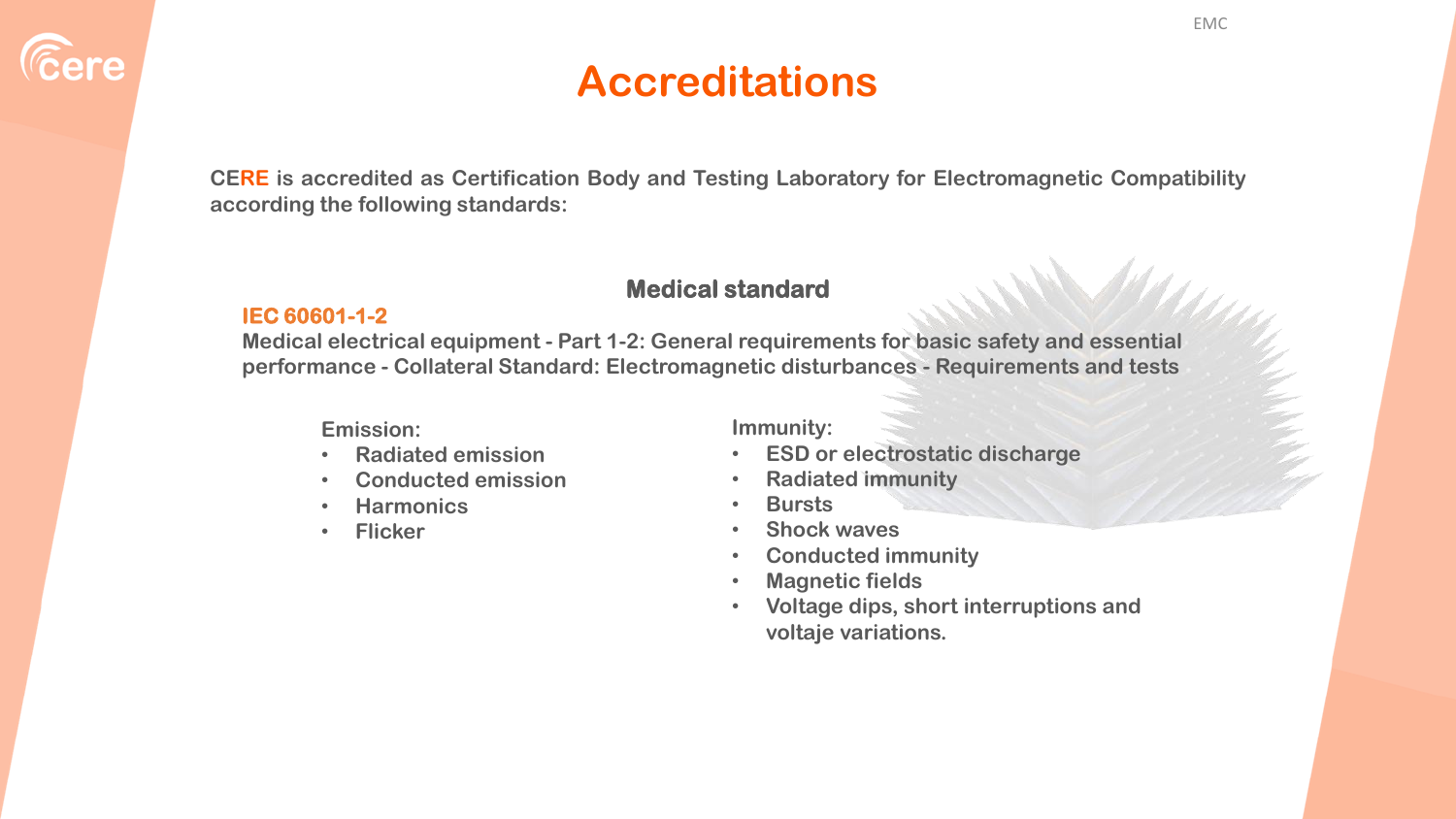

**CERE is accredited as Certification Body and Testing Laboratory for Electromagnetic Compatibility according the following standards:**

### **Other Product Standards**

#### **EN 62040-2**

**Uninterruptible power systems (UPS) - Part 2: Electromagnetic compatibility (EMC) requirements**

#### **IEC 60947-2**

**Low-voltage switchgear and controlgear – Part 2: Circuit-breakers** 

#### **IEC 61326-1**

**Electrical equipment for measurement, control and laboratory use - EMC requirements - Part 1: General requirements**

#### **IEC 61400-40 ED1**

**Wind energy generation systems - Part 40: Electromagnetic Compatibility (EMC) - Requirements and test methods**

#### **IEC 61800-3**

**Adjustable speed electrical power drive systems - Part 3: EMC requirements and specific test methods**

#### **IEC 61851-21-2**

**Electric vehicle conductive charging system - Part 21-2: Electric vehicle requirements for conductive connection to an AC/DC supply - EMC requirements for off board electric vehicle charging systems**

### **IEC 62920**

**Photovoltaic power generating systems - EMC requirements and test methods for power conversion equipment**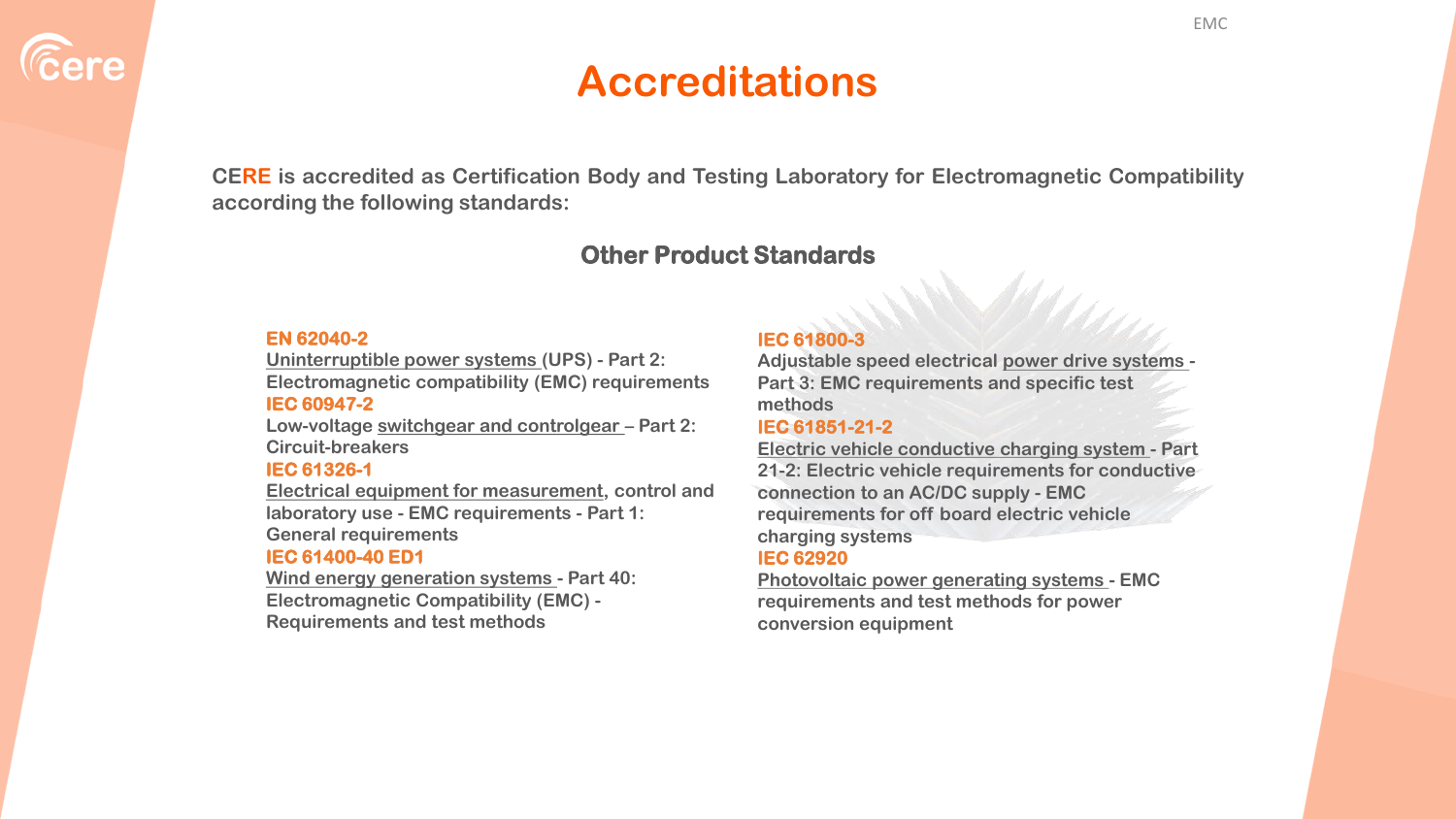### **CERE's FullAnechoic Chamber (FAR)**

**CERE has a FullAnechoic Chamber (FAR), with Quiera Zone (QZ) Ø1.5m (esto es la mesa rotatoria), for EMC Compliance Testing @ 3m: -Radiated Immunity (RI) Industrial environment(1): Full Compliance @ 80MHz-6GHz.:**

Wall C **Approx. external dimensions: 8.10m x 4.80m x 3.975m H up to 1Tonne, 1,5m diameter. Door 1,5mx 2,4m H** Wall D Ilall **Top View**  $\varpi$ **Internal dimensions between hybrid absorbers (HT45 model): (L x W x H) approx. 7.08m x 3.78m x 2.81m.**Wall A Door 01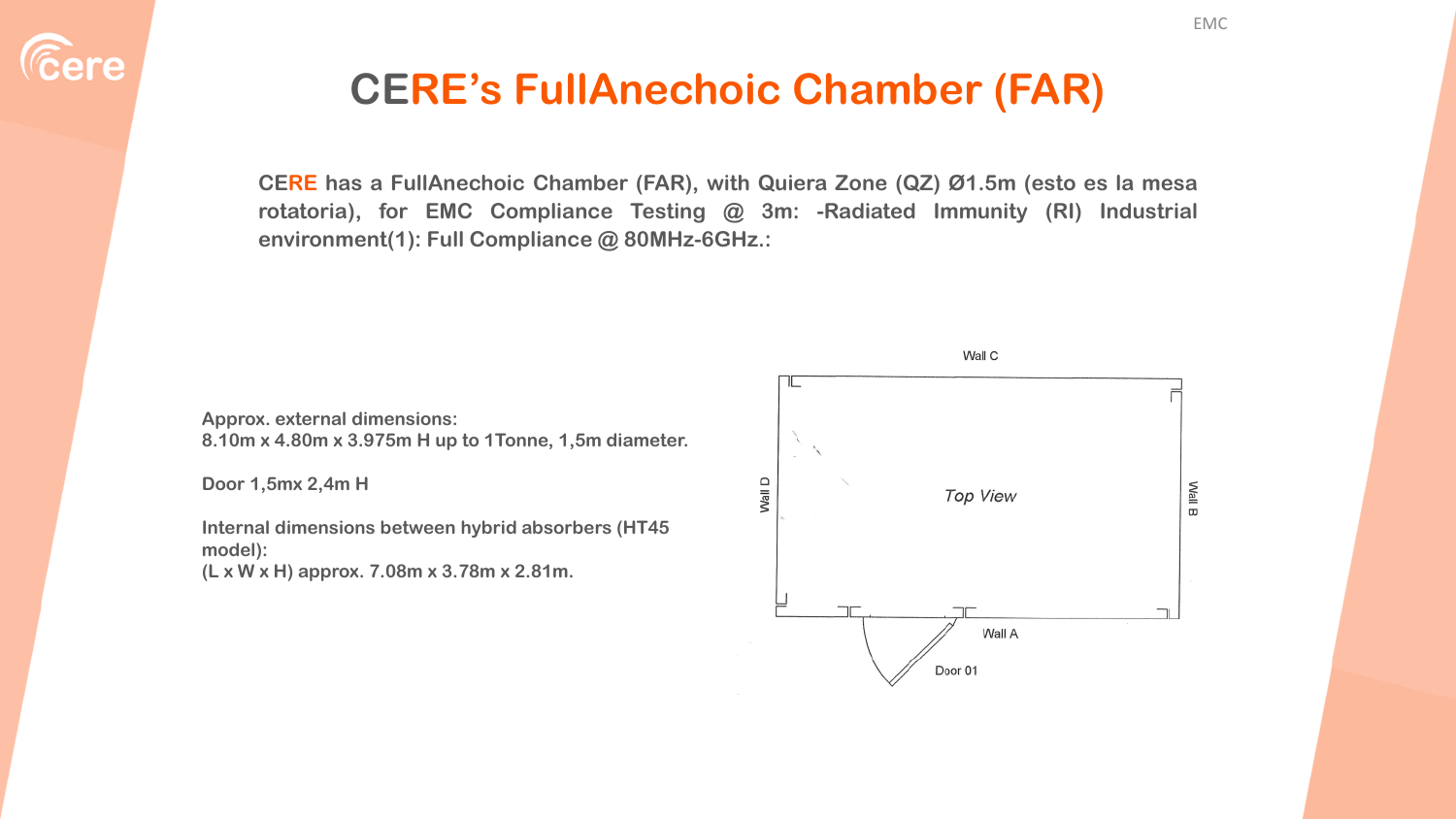

### **CERE EMC Resume**

**The mains standards CERE used to test and/or certified:**

- **Industrial environment: IEC 61000-6-2 and IEC 61000-6-4**
- **Residential environment: IEC 61000-6-1 and IEC 61000-6-3**
- **Solar inverters: IEC 62920**
- **Industrial, scientific and medical equipment: CISPR 11**
- **Grid quality: IEC 61000-3-2, IEC 61000-3-3, IEC 61000-3-11 and IEC 61000-3-12**
- **Immunity: IEC 61000-4-2, IEC 61000-4-3, IEC 61000-4-4, IEC 61000-4-5, IEC 61000-4-6, IEC 61000-4-8, IEC 61000-4-11.**
- **Medical electrical equipment: IEC 60601-1-2**
- **Electric vehicle conductive charging system IEC 61851-21-2**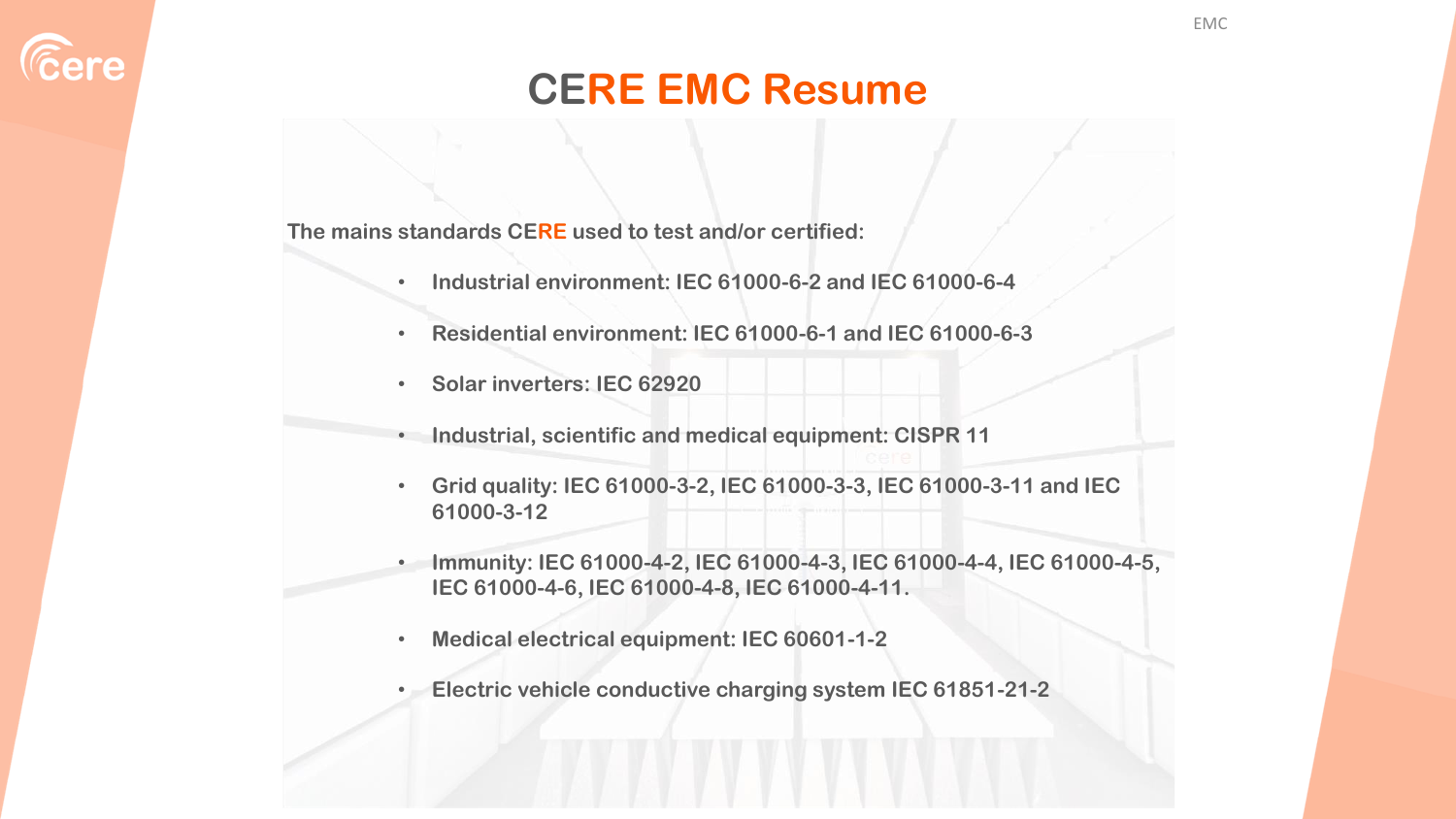

# **Key clients**













i-charging





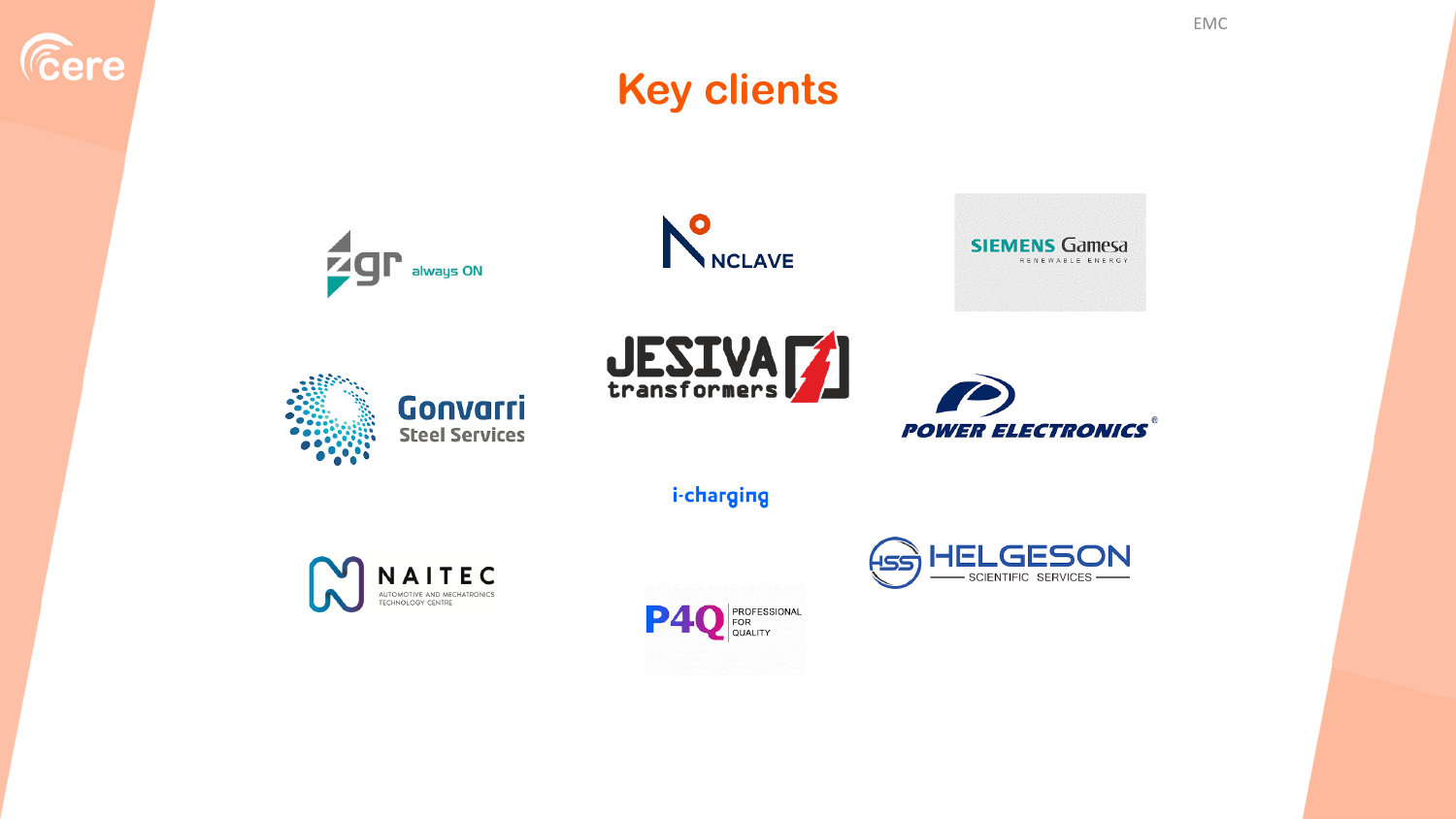

### **Medical key clients**



**biow** 



| vecmedical                                |
|-------------------------------------------|
| Innovative solutions for a healthier life |





**HTP'Medical** 



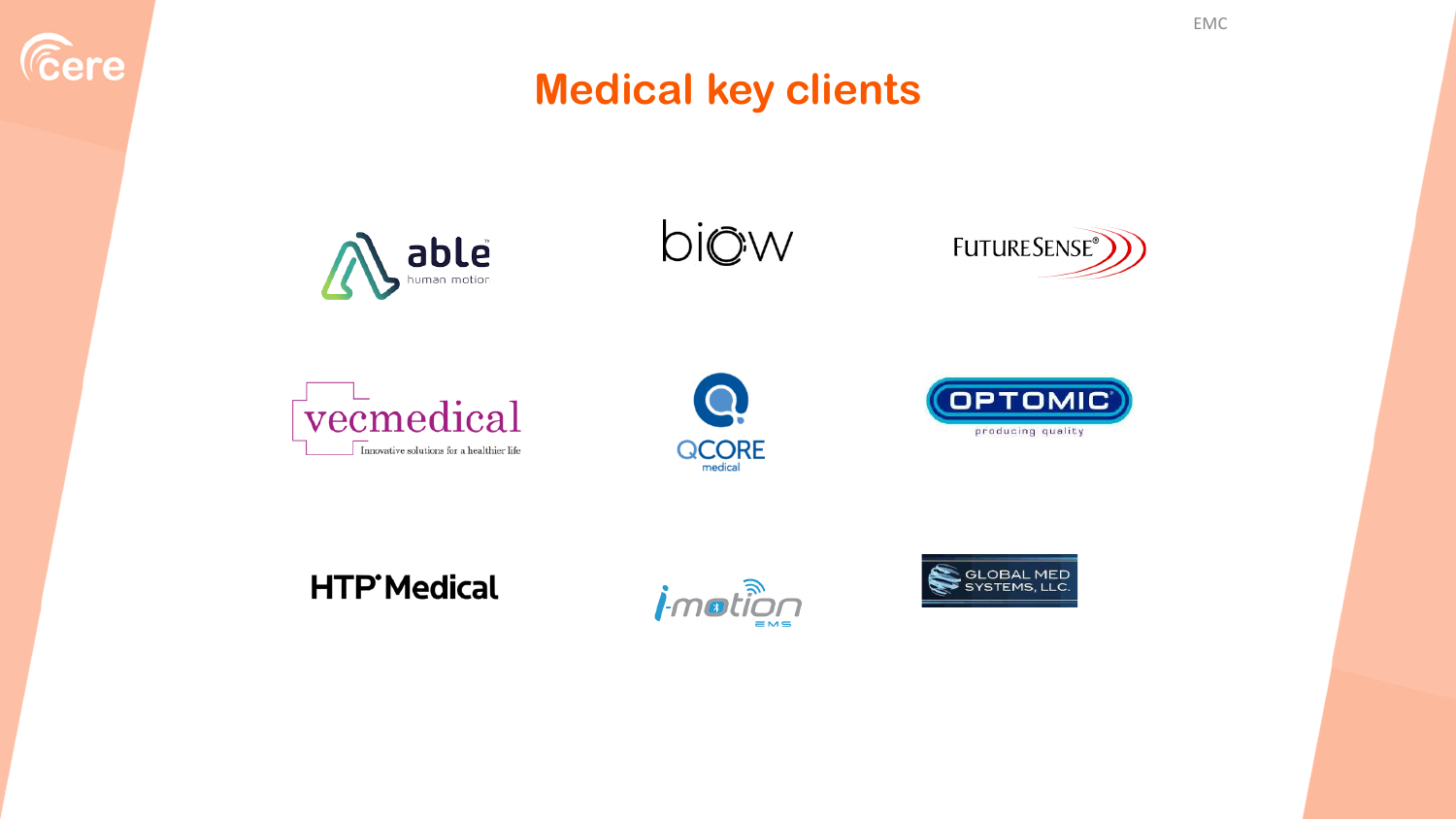

### **Contact us**



### **European Headquarters (Spain)**

**C/ Serrano, 8, 3 Izda, Madrid. 28001, Madrid, ES**

#### **European Laboratory**

**C/Monturiol, 15. Polígono Industrial de San Marcos, Getafe. 28906, Madrid, España.**

### **Contact [www.cerecertification.com](http://www.cerecertification.com/) [info@cerecertification.com](mailto:info@cerecertification.com) +34 910 612 614 [LinkedIn](https://www.linkedin.com/company/cere-industrial)**

**Monday-Friday: 7am to 6pm (CET)**